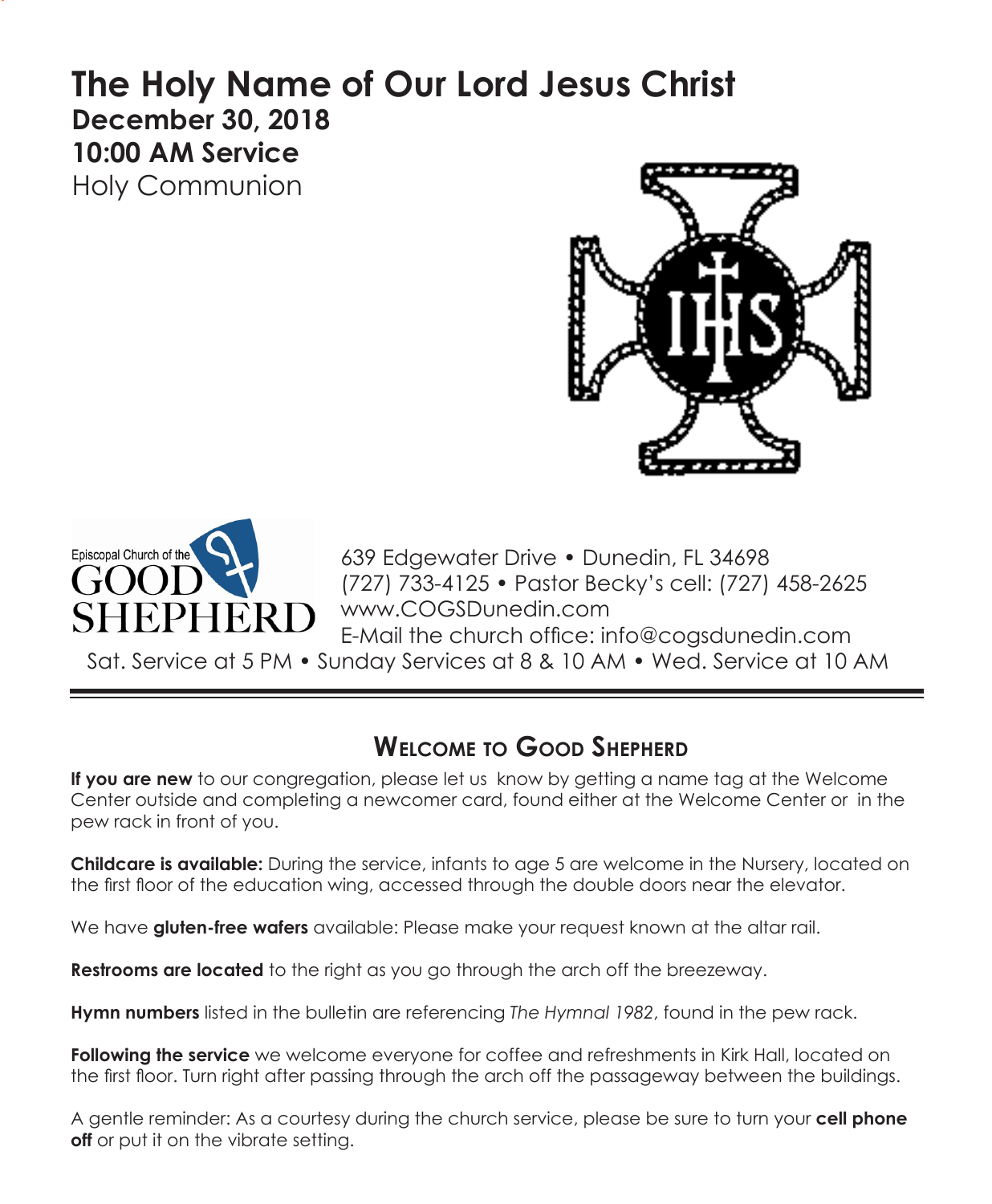## **Gathering for Worship**

| <b>PRELUDE</b><br>[Please stand when the chimes sound.] | In Dulci Jubilo                                                                                                                                                                                                            | J.S. Bach      |
|---------------------------------------------------------|----------------------------------------------------------------------------------------------------------------------------------------------------------------------------------------------------------------------------|----------------|
| <b>GATHERING HYMN</b>                                   | All Hail the Power of Jesus' Name<br>All hail the power of Jesus' Name! Let angels prostrate fall;<br>bring forth the royal diadem, and crown him Lord of all!<br>bring forth the royal diadem, and crown him Lord of all! | 450, vs. 1.2.5 |
|                                                         | Crown him, ye martyrs of our God, who from his altar call:<br>praise him whose way of pain ye trod, and crown him Lord of all!                                                                                             |                |

*praise him whose way of pain ye trod, and crown him Lord of all!*

*Sinners, whose love can ne'er forget the wormwood and the gall, go, spread your trophies at his feet, and crown him Lord of all! go, spread your trophies at his feet, and crown him Lord of all!*

## **Welcome, Announcements and Mission Moment**

*[Please be seated.]*

#### **Acclamation**

*[Please stand.]*

- P Blessed be God: Father, Son, and Holy Spirit.
- C **And blessed be his kingdom, now and for ever. Amen.**

**Collect for Purity**

a **Almighty God, to you all hearts are open, all desires known, and from you no secrets are hid: Cleanse the thoughts of our hearts by the inspiration of your Holy Spirit, that we may perfectly love you, and worthily magnify your holy Name; through Christ our Lord. Amen.**

**Hymn of Praise** *Angels We Have Heard on High* 96 *Angels we have heard on high, singing sweetly through the night, and the mountains in reply echoing their brave delight. Gloria in excelsis Deo. Gloria in excelsis Deo.*

*Shepherds, why this jubilee? Why these songs of happy cheer? What great brightness did you see? What glad tidings did you hear? Gloria in excelsis Deo. Gloria in excelsis Deo.*

*Come to Bethlehem and see him whose birth the angels sing; come, adore on bended knee Christ, the Lord, the newborn King. Gloria in excelsis Deo. Gloria in excelsis Deo.*

*See him in a manger laid whom the angels praise above; Mary, Joseph, lend your aid, while we raise our hearts in love. Gloria in excelsis Deo. Gloria in excelsis Deo.*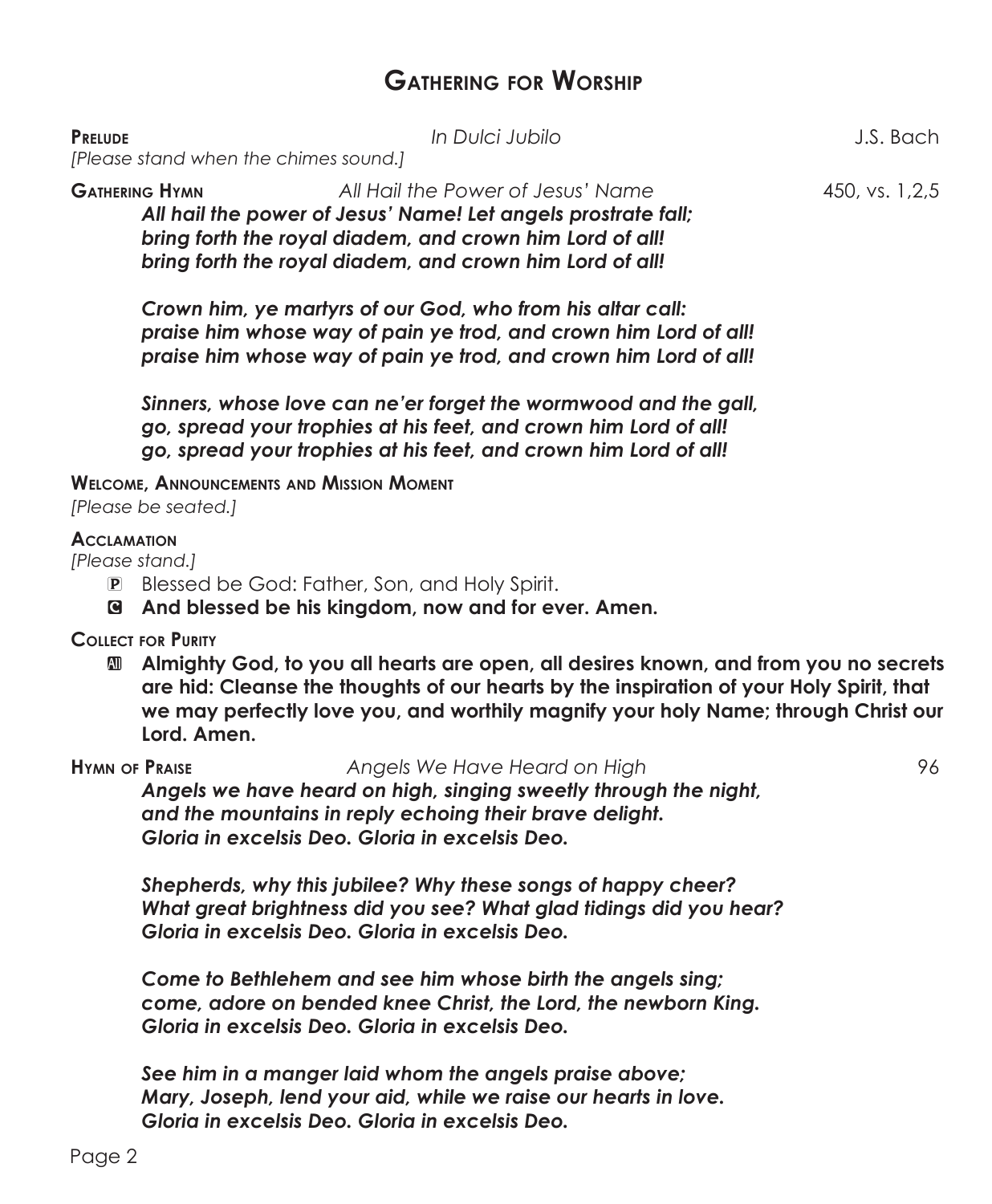### **Collect of the Day**

- P The Lord be with you.
- C **And also with you.**
- P Let us pray… Shine into our hearts the light of your wisdom, O God, and open our minds to the knowledge of your word, that in all things we may think and act according to your good will and may live continually in the light of your Son, Jesus Christ, who lives and reigns with you and the Holy Spirit, one God, now and forever.
- C **Amen.**

# **Word of God**

**The Readings:** Numbers 6:22–27 • Psalm 8 • Philippians 2:5–11 • Luke 2:15–21 *[Please be seated.]*

The First Reading

L *The First Reading is taken from Numbers, chapter 6…*

The Lord said to Moses, "Tell Aaron and his sons, 'This is how you are to bless the Israelites. Say to them:

"'The Lord bless you and keep you; the Lord make his face shine on you and be gracious to you;

the Lord turn his face toward you and give you peace."'

"So they will put my name on the Israelites, and I will bless them."

- L The Word of the Lord
- C **Thanks be to God.**

The Psalm: [*sing to the tune: O For a Thousand Tongues*] *[Please remain seated.]*

> *O Lord our God, in all the earth Your great Name is extolled; Your majesty is far beyond What heaven itself can hold.*

*You have ordained that children's lips Should praise your Name today, That all your enemies and foes Should have no more to say.* 

*When I look up and see the moon And stars in heaven above, Lord, why should you remember us And visit us in love?*

*Yet you have made us only less In honor and renown Than all the heavenly hosts above. You set on us a crown.*

*All sheep and oxen, beasts and birds, We rule in your great Name; O Lord our God, in all the world Your glory we proclaim.*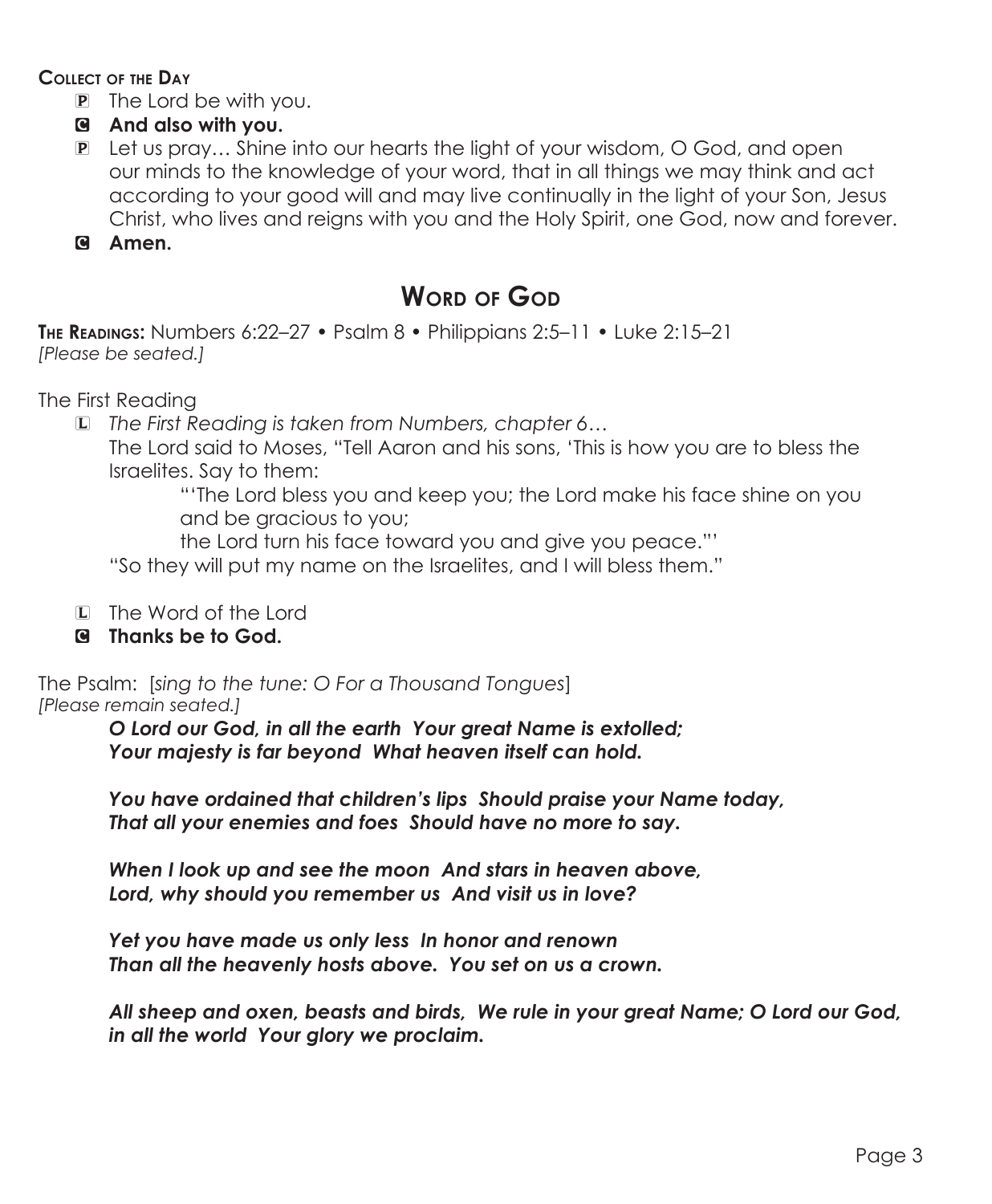The Second Reading:

L *The Second Reading is taken from Philippians, chapter 2…*

 In your relationships with one another, have the same mindset as Christ Jesus: Who, being in very nature God, did not consider equality with God something to be used to his own advantage; rather, he made himself nothing by taking the very nature of a servant, being made in human likeness. And being found in appearance as a man, he humbled himself by becoming obedient to death— even death on a cross!

Therefore God exalted him to the highest place and gave him the name that is above every name, that at the name of Jesus every knee should bow, in heaven and on earth and under the earth, and every tongue acknowledge that Jesus Christ is Lord, to the glory of God the Father.

- L The Word of the Lord.
- C **Thanks be to God.**

**Acclamation** *Word of God, Come Down on Earth*

*[Please stand.]*

*Word of God, come down on earth, living rain from heav'n descending; touch our hearts and bring to birth faith and hope and love unending. Word almighty, we revere you; Word made flesh, we long to hear you.*

*Word that speaks God's tender love, one with God beyond all telling, Word that sends us from above God the Spirit, with us dwelling, Word of truth, to all truth lead us; Word of life, with one bread feed us.*

The Gospel:

- D The Holy Gospel of our Lord Jesus Christ according to Luke.
- C **Glory to you, Lord Christ.**
- D In the sixth month of Elizabeth's pregnancy, God sent the angel Gabriel to Nazareth, a town in Galilee, to a virgin pledged to be married to a man named Joseph, a descendant of David. The virgin's name was Mary. The angel went to her and said, "Greetings, you who are highly favored! The Lord is with you."

 Mary was greatly troubled at his words and wondered what kind of greeting this might be. But the angel said to her, "Do not be afraid, Mary; you have found favor with God. You will conceive and give birth to a son, and you are to call him Jesus. He will be great and will be called the Son of the Most High. The Lord God will give him the throne of his father David, and he will reign over Jacob's descendants forever; his kingdom will never end."

"How will this be," Mary asked the angel, "since I am a virgin?"

The angel answered, "The Holy Spirit will come on you, and the power of the Most High will overshadow you. So the holy one to be born will be called the Son of God."

- D The Gospel of the Lord.
- C **Praise to you, Lord Christ.**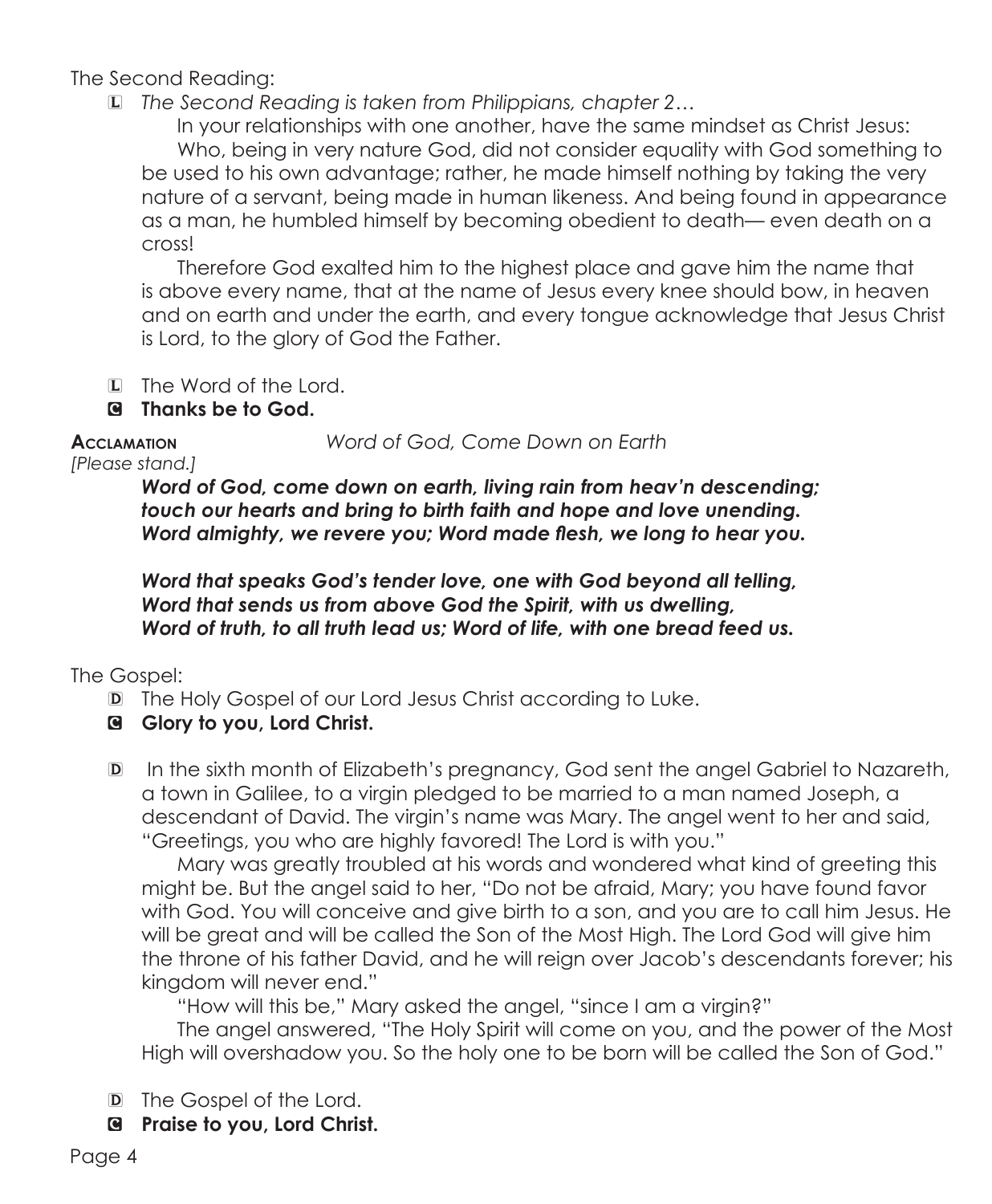**SERMON** Cindy Roehl *[Please be seated.]*

*[Please stand.]*

*O for a thousand tongues to sing my dear Redeemer's praise, the glories of my God and King, the triumphs of his grace!*

*My gracious Master and my God, assist me to proclaim and spread through all the earth abroad the honors of thy Name.*

*Jesus! the Name that charms our fears and bids our sorrows cease; 'tis music in the sinner's ears, 'tis life and health and peace.*

*He speaks; and, listening to his voice, new life the dead receive, the mournful broken hearts rejoice, the humble poor believe.*

*Hear him, ye deaf; ye voiceless ones, your loosened tongues employ; ye blind, behold, your Savior comes; and leap, ye lame, for joy!*

### **The Nicene Creed**

 $\mathbf{M}$  **We believe in one God, the Father, the Almighty, maker of heaven and earth, of all that is, seen and unseen.**

 **We believe in one Lord, Jesus Christ, the only Son of God, eternally begotten of the Father, God from God, Light from Light, true God from true God, begotten, not made, of one Being with the Father. Through him all things were made. For us and for our salvation he came down from heaven: by the power of the Holy Spirit he became incarnate from the Virgin Mary, and was made man. For our sake he was crucified under Pontius Pilate; he suffered death and was buried. On the third day he rose again in accordance with the Scriptures; he ascended into heaven and is seated at the right hand of the Father. He will come again in glory to judge the living and the dead, and his kingdom will have no end.**

 **We believe in the Holy Spirit, the Lord, the giver of life, who proceeds from the Father and the Son. With the Father and the Son he is worshiped and glorified. He has spoken through the Prophets. We believe in one holy catholic and apostolic Church. We acknowledge one baptism for the forgiveness of sins. We look for the resurrection of the dead, and the life of the world to come. Amen.**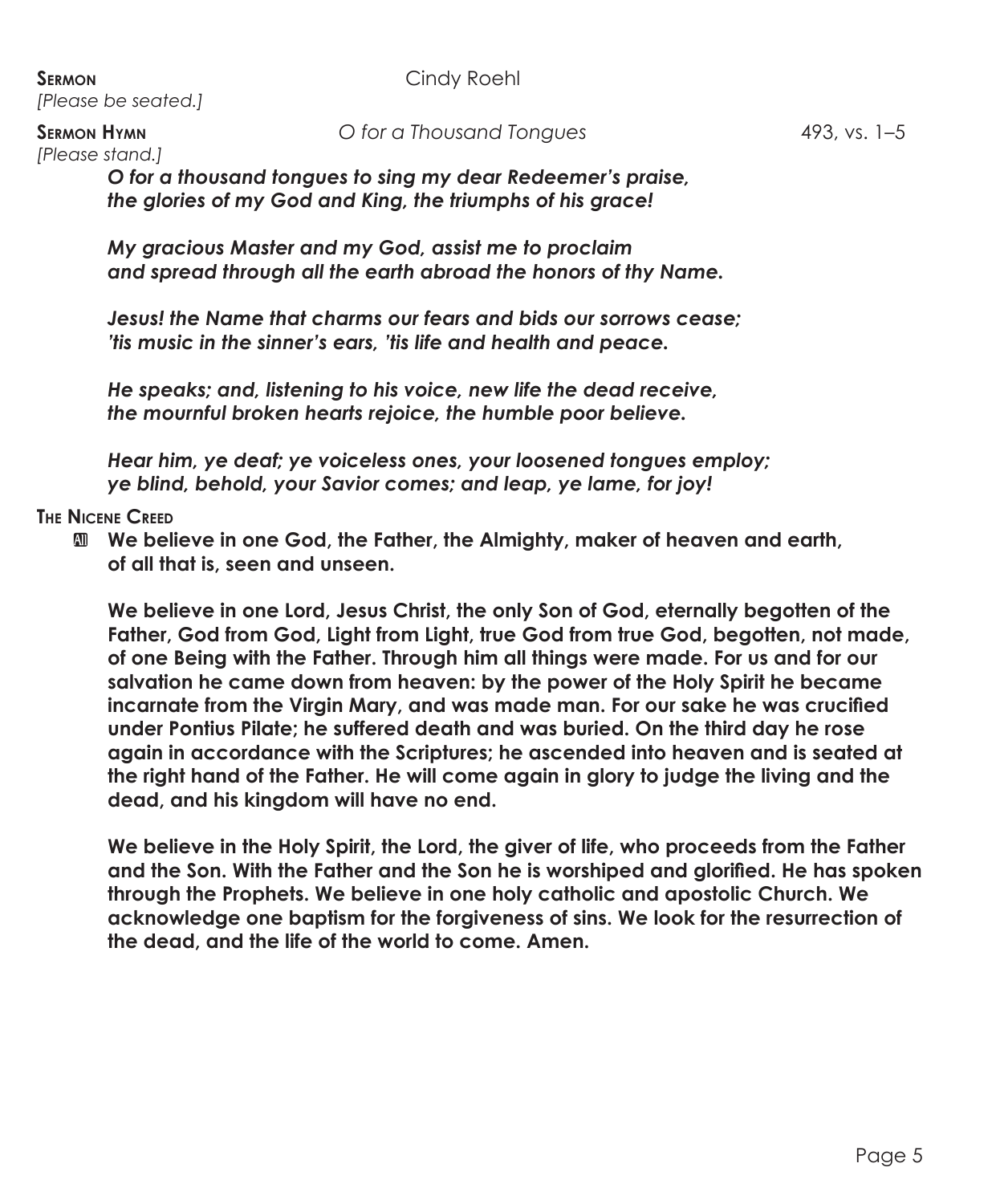### **Prayers of the People**

*[Please sit, stand, or kneel, as you prefer.]*

- D As we join the whole creation and celebrate with joy the Word made flesh, let us offer prayers to God who dwells among us, from long ago and until the end of time.
- L Wonderful Counselor, we pray for laypeople, bishops, priests and deacons, and all who minister in the name of Christ, that each and every one will hear and heed the guidance of your Holy Spirit.
- C **Give us strength of heart, mind, body and soul to join you in preaching good news to the poor, proclaiming release to the prisoners and recovery of sight to the blind, liberating the oppressed, and announcing that the year of your favor has come to all the earth.**
- L Mighty God, we pray for your church. Fill us and all those who worship you with true compassion. Where we are corrupt, purify us; where we are in error, direct us; where in any thing we are amiss, reform us.
- C **Where we are in the right, strengthen us; where we are in want, provide for us; where we are divided, reunite us.**
- L Everlasting Father, we lift to your heart those who suffer from any grief or trouble, [especially… *read names from notebook…*] and those we now name aloud or in our hearts [*leave time…*]. Empower us, in your name, to give them courage and hope in their troubles.
- C **Help us to be the answers to their prayers when they cry out to you.**
- L Prince of Peace, we joyfully celebrate the wedding of the human and divine natures in Christ Jesus. We give you thanks today for the flowers given to your glory, and for all the blessings of this life, especially [*read entries from notebook …* ]Showered with blessings,
- G Give us the grace to see your divine presence so that all of creation may sing new **songs of gladness and walk in the way of joy.**
- L King of Kings, we pray for all those who have died, [especially *… add names from notebook…*] and those we now name aloud or in our hearts [*leave time…*]. Let light perpetual shine upon them.
- C **Grant them continual growth in your love and service; and help us in obedience to your will to follow the good examples of the saints who have gone before us.**
- $\square$  Lord of lords, we pray for the leaders of the nations and all in authority.
- C **Give them grace, compassion and will to strive for peace and justice, caring alike for young and old, strong and weak, rich and poor.**
- L Rejoicing in the blessed Virgin Mary and all the saints, let us offer ourselves and one another to the One who will reign forever and ever.
- C **Hallelujah! Lord our God, source of grace and truth, accept the prayers we offer in this joyful season. May we witness to your glory with unending praise and thanksgiving. Amen.**

**Prayers and Blessings**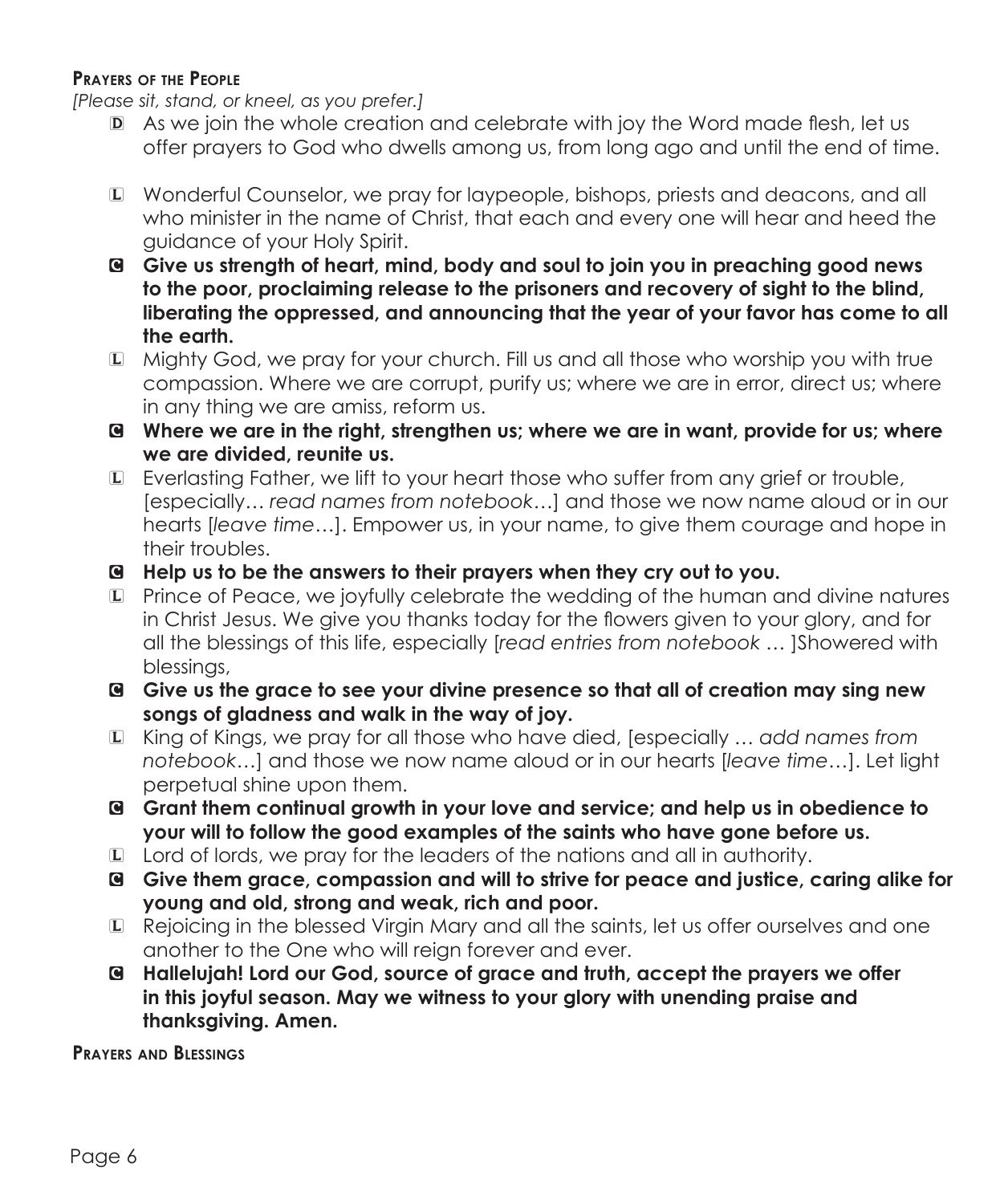#### **The Greeting of Peace**

*[Please stand.]*

- P The peace of the Lord be always with you.
- C **And also with you.** [*All may greet one another in the name of the Lord.*]

# **The Holy Communion**

## **Offertory Sentence**

D Yours, O Lord, is the greatness, the power, the glory, the victor, and the majesty. For everything in heaven and on earth is yours. Yours, O Lord, is the kingdom, and you are exalted as head over all. Let us with gladness present the offerings and oblations of our life and labor to the Lord.

**Offertory** *D'ou viens-tu, bergère***,** French carol Nels and Judith Auger *[Please be seated.] [Where are you coming from, shepherdess?]*

#### **Presentation**

*[Please stand when the offering plates are given to the Deacon.]*

D We gladly present the fruits of our lives to the God who creates us, redeems us and sustains us. May we have the grace to use them to heal God's world.

**Presentation Hymn** *What Can I Give Him* 112, vs. 4

a *What can I give him, poor as I am? If I were a shepherd, I would bring a lamb; if I were a wise man, I would do my part; yet what I can I give him give my heart.*

**The Great Thanksgiving:** Enriching Our Worship, Eucharistic Prayer 2

- P The Lord be with you.
- C **And also with you**.
- P Lift up your hearts.
- C **We lift them to the Lord**.
- P Let us give thanks to the Lord our God.

## C **It is right to give our thanks and praise.**

P We praise you and we bless you, holy and gracious God, source of life abundant. From before time you made ready the creation. Your Spirit moved over the deep and brought all things into being: sun, moon, and stars; earth, winds, and waters; and every living thing. You made us in your image, and taught us to walk in your ways. Glory and honor and praise to you, holy and living God. And so this day we join with Saints and Angels in the chorus of praise that rings through eternity, lifting our voices to magnify you as we sing: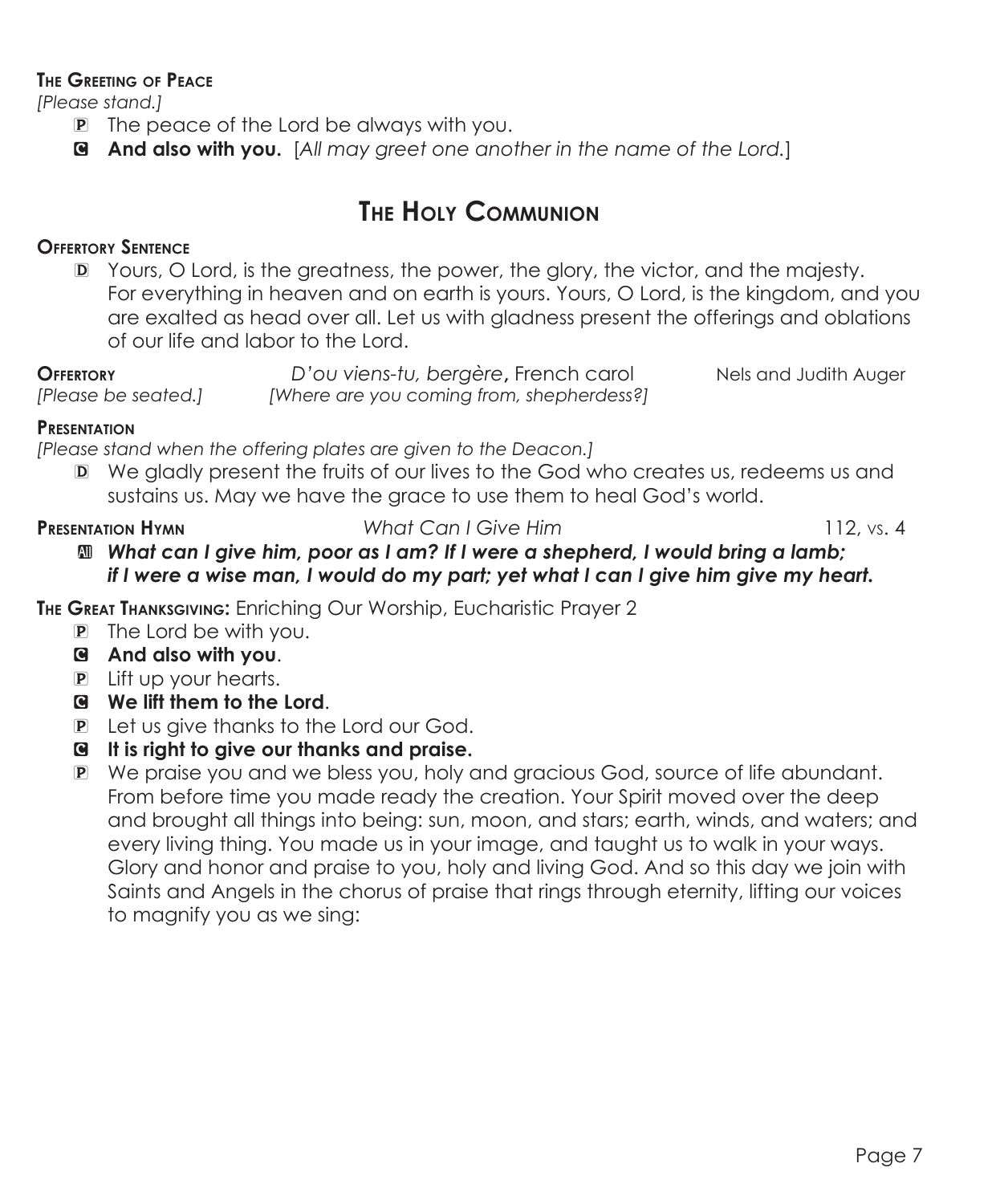

*[Please stand or kneel, as you choose.]*

P Time and again you called us to live in the fullness of your love. But we rebelled against you, and wandered far away; and yet, as a mother cares for her children, and as a father cherishes his family, you would not forget us. To deliver us from the power of sin and death and to reveal the riches of your grace, you looked with favor upon Mary, your willing servant, that she might conceive and bear a son, Jesus the holy child of God. Living among us, Jesus loved us. He broke bread with outcasts and sinners, healed the sick, and proclaimed good news to the poor. He yearned to draw all the world to himself, yet we were heedless of his call to walk in love. Then, the time came for him to complete upon the cross the sacrifice of his life, and to be glorified by you.

 On the night before he died for us, Jesus was at table with his friends. He took bread, gave thanks to you, broke it, and gave it to them, and said: "Take, eat: This is my Body, which is given for you. Do this for the remembrance of me."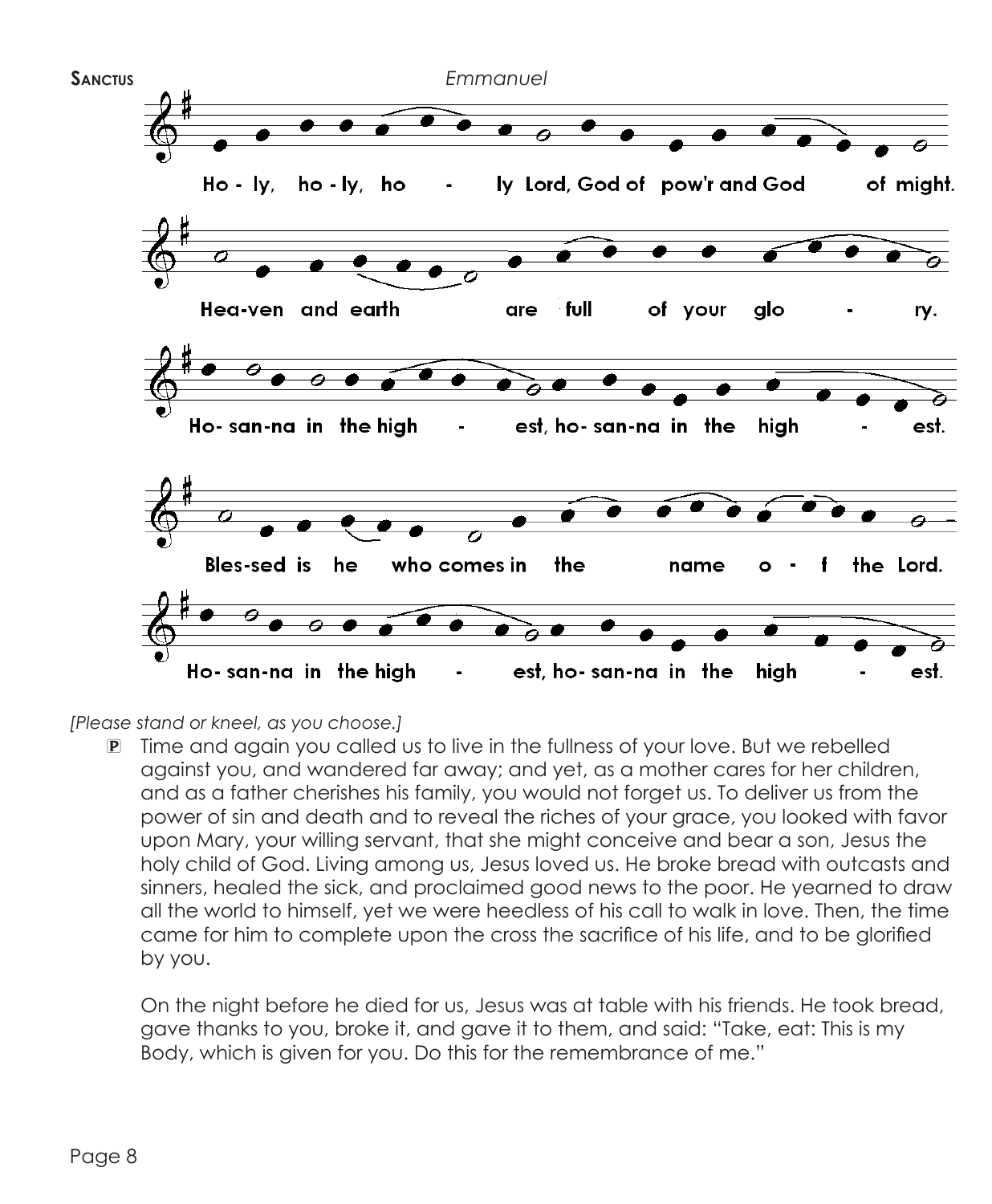- P As supper was ending, Jesus took the cup of wine. Again, he gave thanks to you, gave it to them, and said: "Drink this, all of you: This is my Blood of the new Covenant, which is poured out for you and for all for the forgiveness of sins. Whenever you drink it, do this for the remembrance of me."
- $\blacksquare$  Now gathered at your table, O God of all creation, and remembering Christ, crucified **and risen, who was and is and is to come, we offer to you our gifts of bread and wine, and ourselves, a living sacrifice. Pour out your Spirit upon these gifts that they may be the Body and Blood of Christ. Breathe your Spirit over the whole earth and make us your new creation, the Body of Christ given for the world you have made. In the fullness of time bring us, with all your saints, from every tribe and language and people and nation, to feast at the banquet prepared from the foundation of the world.**
- P Through Christ and with Christ and in Christ, in the unity of the Holy Spirit, to you be honor, glory, and praise, for ever and ever.



## **The Lord's Prayer**

- P And now as our Savior Christ has taught us, we are bold to say:
- a **Our Father, who art in heaven, hallowed be thy Name, thy kingdom come, thy will be done, on earth as it is in heaven. Give us this day our daily bread. And forgive us our trespasses, as we forgive those who trespass against us. And lead us not into temptation, but deliver us from evil. For thine is the kingdom, and the power, and the glory, for ever and ever. Amen.**

### **The Breaking of the Bread**

- P This is the true bread which comes down from heaven and gives life to the world.
- C **Whoever eats this bread has Eternal Life.**
- P The Gifts of God for the People of God. Take them in remembrance that Christ died for you, and feed on him in your hearts by faith, with thanksgiving.

*[You may be seated. All are welcome at the Lord's Table. Please follow the directions of the usher, who will let you know when it's your turn to go to the altar rail. You may stand or kneel. To receive, hold your hands in front of you, one palm over the other. The priest will place a wafer there. You may either consume it immediately, and then sip from the cup of wine when it comes to you, or, you may wait and dip the wafer into the wine. When you are finished, please return to your seat by the side aisle.]*

**Our Prayer Team will be in the south narthex (at the back of the church) during Holy Communion to pray with you for healing, guidance, a loved one, or anything else on your heart.**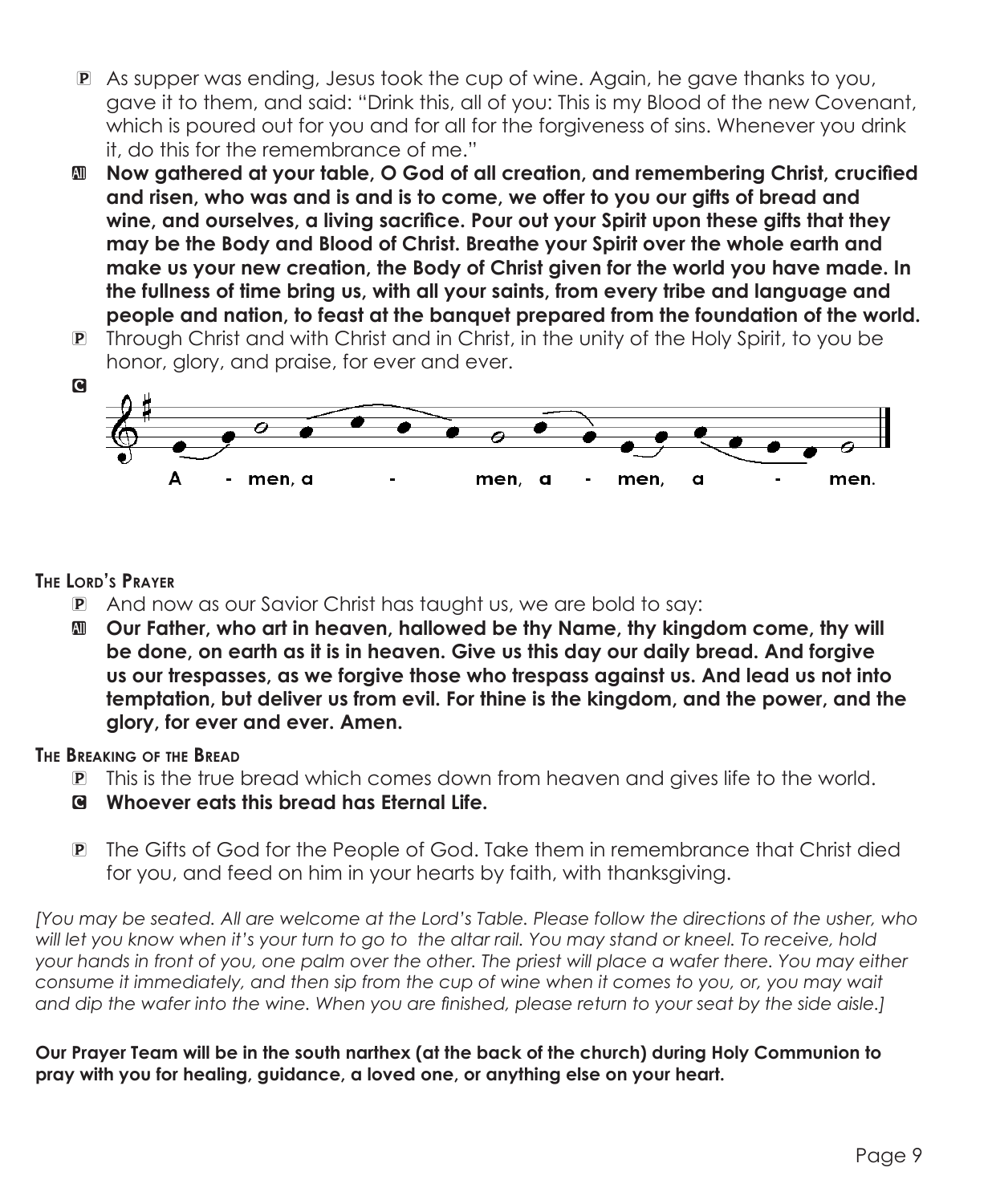**Communion Music** *Child in the Manger*, Gaelic Ryan Stollenmaier *[Please remain seated.] Sweet Little Jesus Boy*, MacGimsey Jerry Mullinax

**Communion Chant** *Bless the Lord, My Soul*

*[Please repeat this chant until the musician stops playing the tune.]*

C *Bless the Lord, my soul, and bless God's holy name. Bless the Lord, my soul, who leads me into life.* 

### **Prayer After Communion**

*[Please stand or kneel, as you choose.]*

- P Let us pray…
- C **Almighty and everliving God, we thank you for feeding us with the spiritual food of the most precious Body and Blood of your Son our Savior Jesus Christ; and for assuring us in these holy mysteries that we are living members of the Body of your Son, and heirs of your eternal kingdom. And now, Father, send us out to do the work you have given us to do, to love and serve you as faithful witnesses of Christ our Lord. To him, to you, and to the Holy Spirit, be honor and glory, now and for ever. Amen.**

#### **The Blessing**

*[Please stand.]*

P May the blessing of the God of Abraham and Sarah, and of Jesus Christ born of our sister Mary, and of the Holy Spirit, who broods over creation and heals the world, be upon you and remain with you always.

**SENDING HYMN Go Tell it on the Mountain** 99, vs. 1,3

Refrain *Go tell it on the mountain, over the hills and everywhere; go tell it on the mountain, that Jesus Christ is born!*

*While shepherds kept their watching o'er silent flocks by night,* **behold, throughout the heavens there shone a holy light.** Refrain

*Down in a lowly manger the humble Christ was born, and God sent us salvation that blessèd Christmas morn.* Refrain

#### **The Dismissal**

D Alleluia, alleluia! Behold, unto us a Savior is born. Let us go into the world proclaiming this good news of great joy.

#### C **Thanks be to God. Alleluia, alleluia!**

**Postlude** *God Rest You Merry* Wilbur Held

C **Amen.**